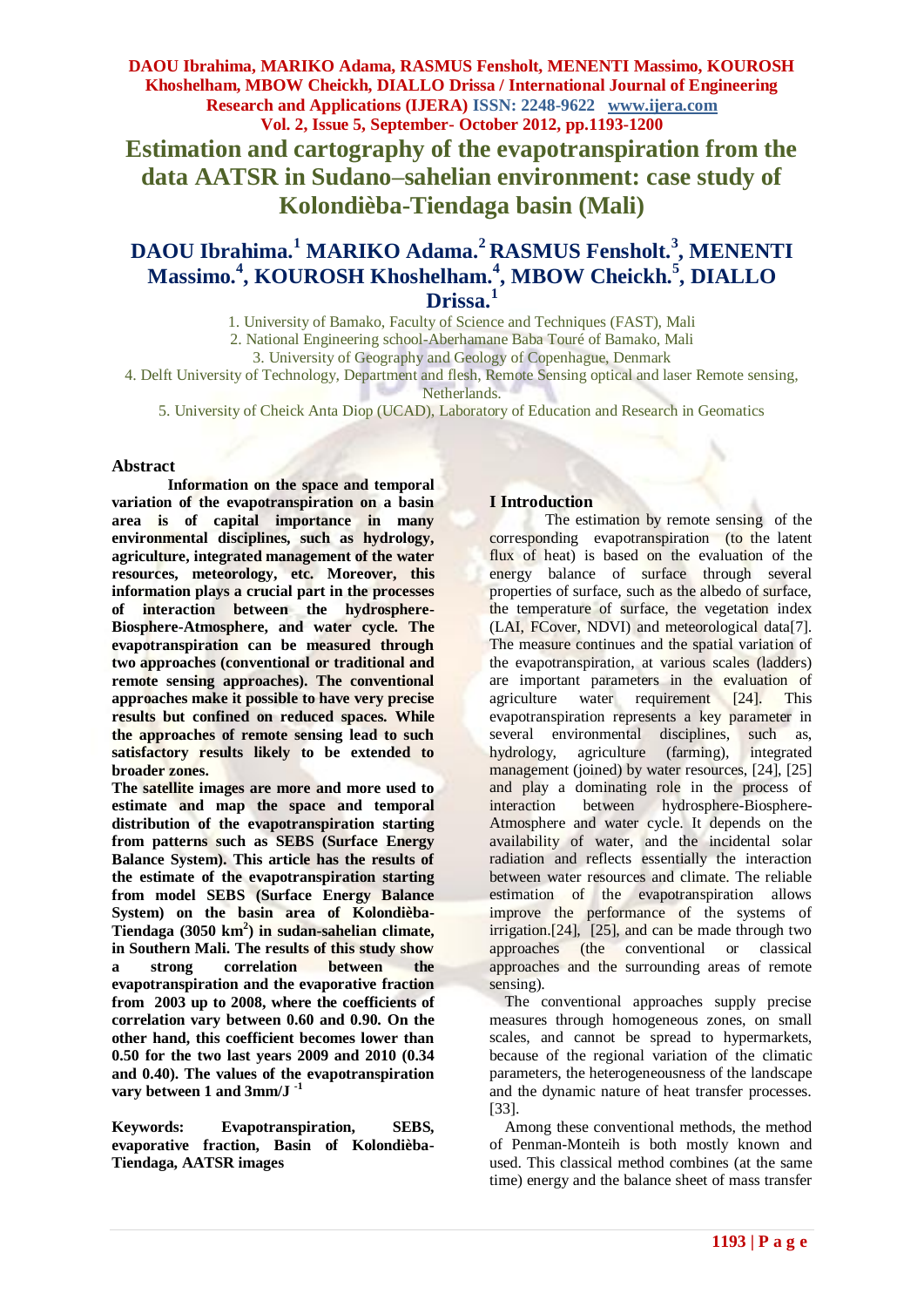to model the evapotranspiration. It was proposed by Monteih in 1965 which leaned on the equation of Penman in 1948 [6].

 Surrounding areas of remote sensing are based on the evaluation of the energy balance of surface through several properties of surface, such as the albedo of surface, the temperature of surface, the vegetation index (LAI, FC over, NDVI) and meteorological data[7], Among these surrounding areas of remote sensing , we can note the method SEBAL (Surface Energy Balance for Land) developed by $[2,3,13,14,26]$ , the method S-SEBI (Simplified Surface Energy Balance Index) finalized by, the method SEBS (Surface Energy Balance Système, developed by[15,19,18,26,27,28] the method TSEB (Two-Source Energy Balance) [8,16,21]

 [25] proposed a method simplified by the model S-SEBI, based on the concept of the evaporative fraction. This model permits to consider the evapotranspiration from the contrast between the dry and wet areas given by [24], also proposed a method based on the concept of the "eporative fraction", with a factor of correction of 0.034 on the pond the Indus in Pakistan to estimate the daily evapotranspiration.

In the Malian context, the estimation of the evapotranspiration was always made from the conventional methods [32]. Because of the limits observed in the use of the conventional methods, this work is based on the preceding sensing theories. Our survey sets up as objective the estimation and the mapping of evapotranspiration from the satellite pictures AATSR (ENVISAT) developed by ESA (European Spatial Agency) over a period of 8 years, between 2003 and 2010.

### **II. Materials and Methods**

### 2**.1 Frame of study:**

The study concerns the basin of Kolondièba-Tiendaga located in southern Mali between the Longitudes and Latitudes 34 °W and 6. 82°W and 10.15°N and 11,08°N. This versant of a 3050 km ², is one sub pond of the cross-border pond of Bani (Fig.1). It is located on the upper pond of Niger, in approximately 262 km from Bamako (capital of Mali), and is limited to the North by the city of Kolondièba, to the South by the municipality of Sibirila until the border of it Quoted by Ivory, in the East by the municipality of Fakola and Bougoula, on the West by the municipality of Garalo (circle of Bougouni). Its release is to Tiendaga on the road of Fakola. Its physical characteristics are given in the figure 1.

The basin of Kolondièba-Tiendaga has a tropical transition climate or a South Sudan climate, characterized by the alternation of a warm and dry season (in November-April) and of a rainy season (May-October) when the rainfall average oscillates between 900 and 1200mm / year. The monthly average temperatures vary between 38 ° in May and 23 ° in December. The values of the relative humidity oscillate between 82 % in August and 38 % in February. The radiation is strong all year long, when the values of the potential evapotranspiration remain important, with a climax in May (161) (DNH-Mali, 1990). The geologic substratum is made of metamorphic and granitic rocks covered with washed tropical ferruginous, ferralitic and hydromorphous grounds. The relief is dominated by upstream trays to the pond, plains in the center and downstream slums the height of which can vary between 315 and 390 m. The vegetation is characterized by trees, shrubs, meadow, mixed up with annual agricultures.



Figure1: map of the versant pond of Kolondièba-Tiendaga

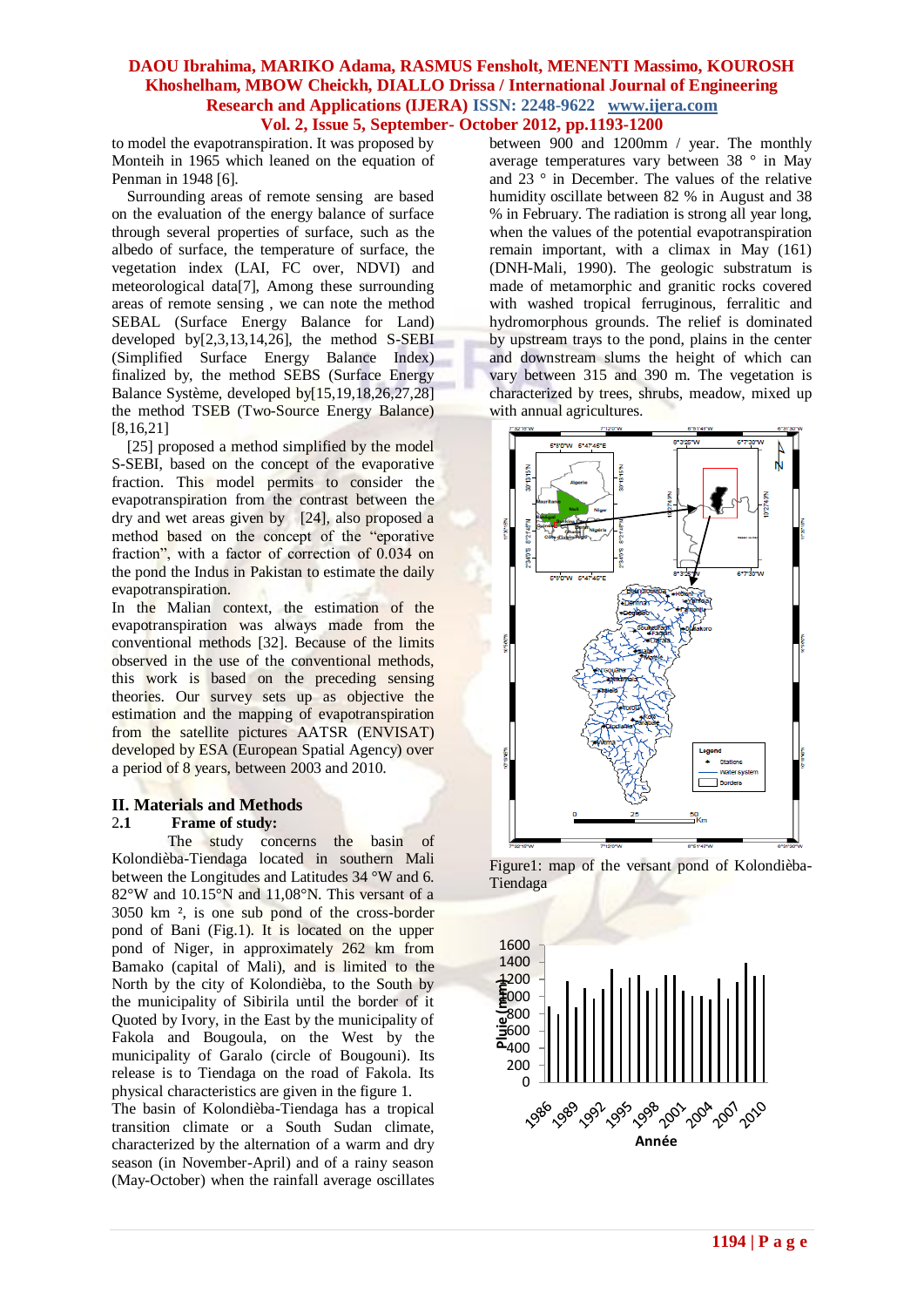Figure 2: annual rainfalls recorded on the versant basin of Kolondièba-Tiendaga between 1986 and 2010

Table 1: morphometric characteristics of the versant pond

| <b>Designation</b>                |                                               | <b>Value</b>                                       |                                          |                                           |  |  |  |  |  |  |
|-----------------------------------|-----------------------------------------------|----------------------------------------------------|------------------------------------------|-------------------------------------------|--|--|--|--|--|--|
| Outlet                            |                                               | Longitudes:<br>11.066761<br>Latitudes:<br>6.846652 |                                          |                                           |  |  |  |  |  |  |
| Altitude of outlet                |                                               | 313 m                                              |                                          |                                           |  |  |  |  |  |  |
| Bassin surface                    |                                               | 3050 Km <sup>2</sup>                               |                                          |                                           |  |  |  |  |  |  |
| Main canal's lenght               |                                               | 158.30                                             |                                          |                                           |  |  |  |  |  |  |
|                                   | Hydromorphic Network total lenght             | 5854.26                                            |                                          |                                           |  |  |  |  |  |  |
| <b>Strahler Order</b>             |                                               | 7                                                  |                                          |                                           |  |  |  |  |  |  |
| Drainage density                  |                                               | $1.895$ km/Km <sup>2</sup>                         |                                          |                                           |  |  |  |  |  |  |
| Perimeter                         |                                               | 430 Km                                             |                                          |                                           |  |  |  |  |  |  |
| Compactness Index                 |                                               | 2.050 KG                                           |                                          |                                           |  |  |  |  |  |  |
|                                   | Equivalent rectangle lenght                   | 186 <sub>m</sub>                                   |                                          |                                           |  |  |  |  |  |  |
|                                   | Equivalent rectangle width                    | 16 <sub>m</sub>                                    |                                          |                                           |  |  |  |  |  |  |
| <b>Spectral</b><br>band $(\mu m)$ | <b>Central</b><br>wave<br>lenght<br>$(\mu m)$ | <b>Band</b><br>largeness<br>$(\mu m)$              | <b>Spatial</b><br>resolutio<br>n<br>(Km) | <b>Application</b>                        |  |  |  |  |  |  |
| $0.0545 -$                        | 0.555                                         | 0.02                                               | 1                                        | Chlorophylla                              |  |  |  |  |  |  |
| 0.565<br>$0.549 -$<br>0.669       | 0.659                                         | 0.02                                               | $\mathbf{1}$                             | Vegetation<br>indication                  |  |  |  |  |  |  |
| $0.855 -$<br>0.875                | 0.865                                         | 0.02                                               | $\mathbf{1}$                             | Vegetation<br>indication                  |  |  |  |  |  |  |
| 1,580-<br>1.640                   | 1.61                                          | 0.03                                               | 1                                        | Clean of<br>cloud                         |  |  |  |  |  |  |
| 3.50-3.89                         | 3.70                                          | 0.30                                               | 1                                        | surface sea<br>temperature                |  |  |  |  |  |  |
| $10.40-$                          | 10.85                                         | 1.00                                               | $\mathbf{1}$                             | Surface sea                               |  |  |  |  |  |  |
| 11.30<br>11.50-<br>12.50          | 12.00                                         | 1.00                                               | $\mathbf{1}$                             | temperature<br>Surface sea<br>temperature |  |  |  |  |  |  |

### **2.2 Material**

The satellite data used are acquired by in this study are the AATSR (Advanced Along Track Scanning Radiometer) ones and MERIS (Medium Spectrometer Imaging Radiometer) sensors on board ENVISAT platform of ESA launched 01 March 2002 on polar orbit. The sensor AATSR is intended to supply data on the atmosphere, the ocean, the earth (ground), and the ice (mirror, ice cream). The sensor MERIS is a spectrometer imager with average resolution (300m, recording) in 15 spectral ranges in the visible and the infrared close relation. It is especially used for the determination of vegetation index (NDVI, LAI) entering the model SEBS.

The data produced by ENVISAT will be used within the framework of the scientific research on the earth and the monitoring of the environmental and climatic changes. Besides, they will facilitate the development of operational and commercial applications. The sensor AATSR is one radiometer with sweeping with a spatial resolution of 1Km x 1Km, recording 7 spectral ranges in the visible and the infrared. The track of the sensor AATSR is chosen so as to insure continuity with the sets of data of ATSR1 and ATSR2 of the series of ERS1 and ERS2 of ESA. The characteristics of the sensor are given in table 2. Product ATS-TOA level 1P of AATSR is used in this work. They were acquired with the European Space agency (E.S.A) in the framework of the TIGER Initiative on Assessment of Water Resources in Africa under Global Climate Variability. These data were downloaded from the site http: // ats-merci-uk.eo.esa.int:8080, and concern about more than 100 images in the period 2003 to 2010.

Besides the satellite data, are used meteorological data (temperature, the wind speed, the relative humidity) collected on ground station by the National Meteorological Direction of Mali.The solar radiation data used in this work are collected in [34]

Table 2: characteristics of the sensor AATSR of the satellite ENVISAT (Esa, 2009)

As for the geometrical resolution, the sensor AATSR acquires data according to two systems of curved sweepings: a Sweeping curved forwards and a Sweeping curved towards Nadir.

### **2.3 Methods**

The methodological approach used in this study is based on the SEBS (Surface Energy Balance System) model developed by ESA[15,19,18,27,28]. It is settled in the software BEAM (BASIC ERS, ENVISAT and ASAR, MERIS Toolbox) as modulate. The BEAM software intended for georeferencing, assessment , analysis and visualizing of satellite images, in particular those produced by ESA (MERIS, AATSR, ASAR, etc.). The image AASTR was corrected atmospherically by the SMAC (Simplified Method for Atmospheric Corrections) model used also as a module of BEAM before being used in the SEBS model. The practical application of SMAC is to change the radioactive transfer equation to calculate the surface reflectance.

This model SEBS is constituted of a set of tools for the determination of the physical properties of ground surface, such as emissivity, albedo, temperature and plant location setting.

Based on the contrast between the dry and wet areas, the SEBS pattern was introduced by [18]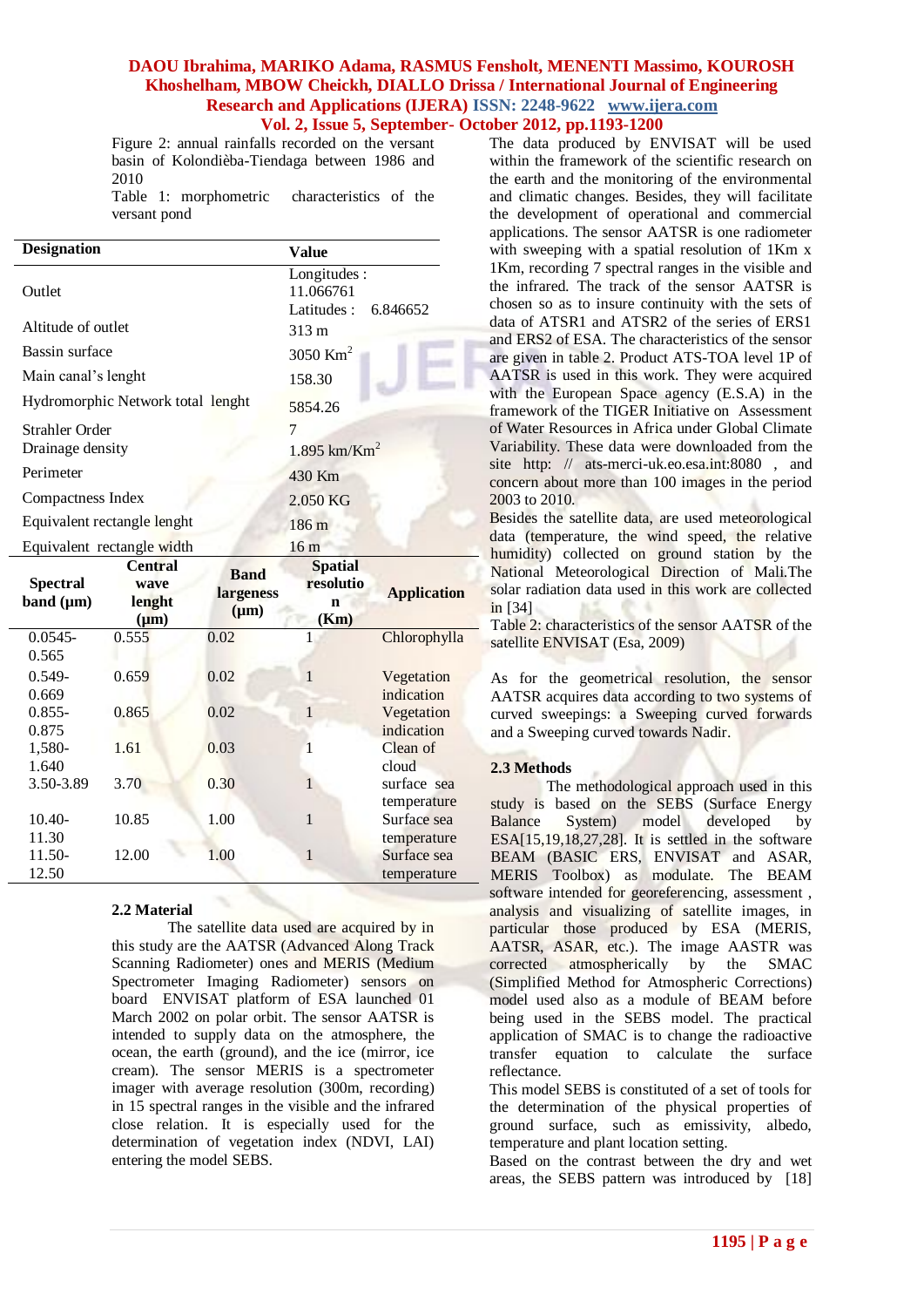### **DAOU Ibrahima, MARIKO Adama, RASMUS Fensholt, MENENTI Massimo, KOUROSH Khoshelham, MBOW Cheickh, DIALLO Drissa / International Journal of Engineering Research and Applications (IJERA) ISSN: 2248-9622 www.ijera.com**

### **Vol. 2, Issue 5, September- October 2012, pp.1193-1200**

who proposed a method to calculate the evapotranspiration from the evaporative fraction. This concept of evaporative fraction base on ground surface energy balance to estimate the evapotranspiration was improved by [28]).

2.3.1 Estimation of the components of the energy balance The remote sensing and meteorological data are used to calculate the surface heat flux. The net radiation is divided into latent heat flux, sensitive heat flux and heat flux of the soil. The latent heat flux is calculated as a residue of the energy balance according to the following equation.

$$
LE = R_n - G - H
$$

Where  $R_n$  is the net radiation resulting respectively from the balance of incoming and outgoing radiation (W/m2): latent heat flux (W/m2)

G: Soil heat (W/m2) H: Sensitive heat (W/m2)  $R_n$  and G can be estimated locally [1] by using meteorological data ( and regionally by incorporation of emitted and thoughtful radiation distributed spatially [12] (

2.3.2 Net radiation (Rn): the ground surface radiation balance is given by the following formula

$$
R_n = R_s \downarrow - R_s \uparrow + R_L \downarrow - R_L \uparrow
$$

Where:

*Rn* net radiation

 $R_s \downarrow$ short wavelength radiation (0.14-4um ) resulting from the sun

 $R_{s}$ <sup> $\uparrow$ </sup> shortwave radiation reflected by earth's surface

 $R_L \downarrow$ longwave atmospheric radiation

 $R_{I}$ <sup> $\uparrow$ </sup> longwave radiation ( $> 4 \mu m$ ) emmitted by earth's surface

 $R_s \downarrow$  [22] is calculated from the product of immediate radiation arriving on the soil. The solar radiation absorbed by the surface of the soil is calculated according to the following relation:

$$
R_{abs} = (1 - \alpha)R_{s\downarrow}
$$

Where,

 $\alpha$  is the albedo of surface. It is determined from measure of narrow tapes by the technique of weight average proposed by [24]. The radiation arriving of big length is estimated on the basis of the measures the soil and air temperature and the pressure of vapor by using the following relation:

Where,

 ${\cal E}_a$ the emissivity of the atmosphere 57 Г. 7

 $R$ *L* $\downarrow$  =  $\mathcal{E}_a$   $\sigma$   $R_a^4$ 

$$
\left[\varepsilon_a = 1.24 \left(\frac{e_d}{T_a}\right)^{1/2}\right]_0
$$

The constant of Stefan-Boltzman is (5.67x10-8W / m-2K-4, Your is the air temperature (K) and ed is the deficit of pressure to mbar ). The radiation of big length of wave going out () is obtained from the temperature of surface by ignoring the small contribution of the radiation of the sky reflected by using the following equation:

$$
R_{\scriptscriptstyle L \uparrow} \, = \! {\cal E}_{\scriptscriptstyle s} \, \sigma T^{\scriptscriptstyle 4}_{\scriptscriptstyle s}
$$

Where is the emissivity of surface and is the temperature of surface  $\degree$  (K). According to [30], the emissivity (is) for the range of 8-14µm can be predicted from the NDVI (normalized indication of vegetation) with a strong correlation. The emissivity is thus calculated from the NDVI by using the following logarithmic relation:

# $\mathcal{E}_s = 1.0094 + 0.047x \ln(NDVI)$

 The quantity of net radiation received by the surface is the sum of all the entering and taking out radiations and is calculated according to the equation below

# $R_{n} = (1 - \alpha)R_{s} + \varepsilon_{a}\sigma T_{a}^{4} - \varepsilon_{s}T_{s}^{4}$

2.3.3 Flow of heat of the soil (G)

The flow of heat of the ground  $(G)$  is collectively considered as a fraction of the net radiation  $R_n$ dependent on the indication of the surface foliar (LAI) and of the NDVI Normalized Difference Vegetation Index [10]. He can be upper in 0.3 Rn for the lower and naked grounds in 0,1Rn for zones covered with vegetation [12]. Several studies showed that the ratio G/Rn of the day is concerning the other factors, such as the quantity of vegetation presents [17, 9, 2, 3] presented the following logarithmic relation. The flow of heat of the soil G.

$$
G = R_n \left( \frac{T_s}{\alpha} \right) x \left( 0.0038\alpha + 0.0074\alpha^2 \right) x \left( 1 - 0.98 N D V I^4 \right)
$$

2.3.4 Sensitive flux heat (H*)*

 The estimation of the reliable values of flow of sensitive heat is the most difficult aspect of this methodology because it depends on the aerodynamic resistance. Hour is collectively expressed as a function of Ts and Ta

 $H = \rho c_p \left(\frac{T_s - T_a}{r_a}\right) / r_a$  Where  $\rho$  is the density of the dry air (Kgm-3), Cp is the capacity of specific heat of the air (Jkg-1C-1), and Ra is the aerodynamic resistance of the transport of heat (m-1). Ra is estimated by the theory of similarity of Monin-Obukhov Businger, 1988 [13]. Numerous semi-empirical models were proposed to estimate Ra and H, [29, 31,5]. Among these models, model presented by [4], proposes the simplest to consider H from some points of measure easily obtained, such as the NDVI, Ts and Your. The main problem of this method is the overestimation of H in urban zones where the indication of vegetation is weak where from an overestimation of HIM (IT) [23].

 To avoid this problem a model of semi-empirical aerodynamic resistance was proposed by [29]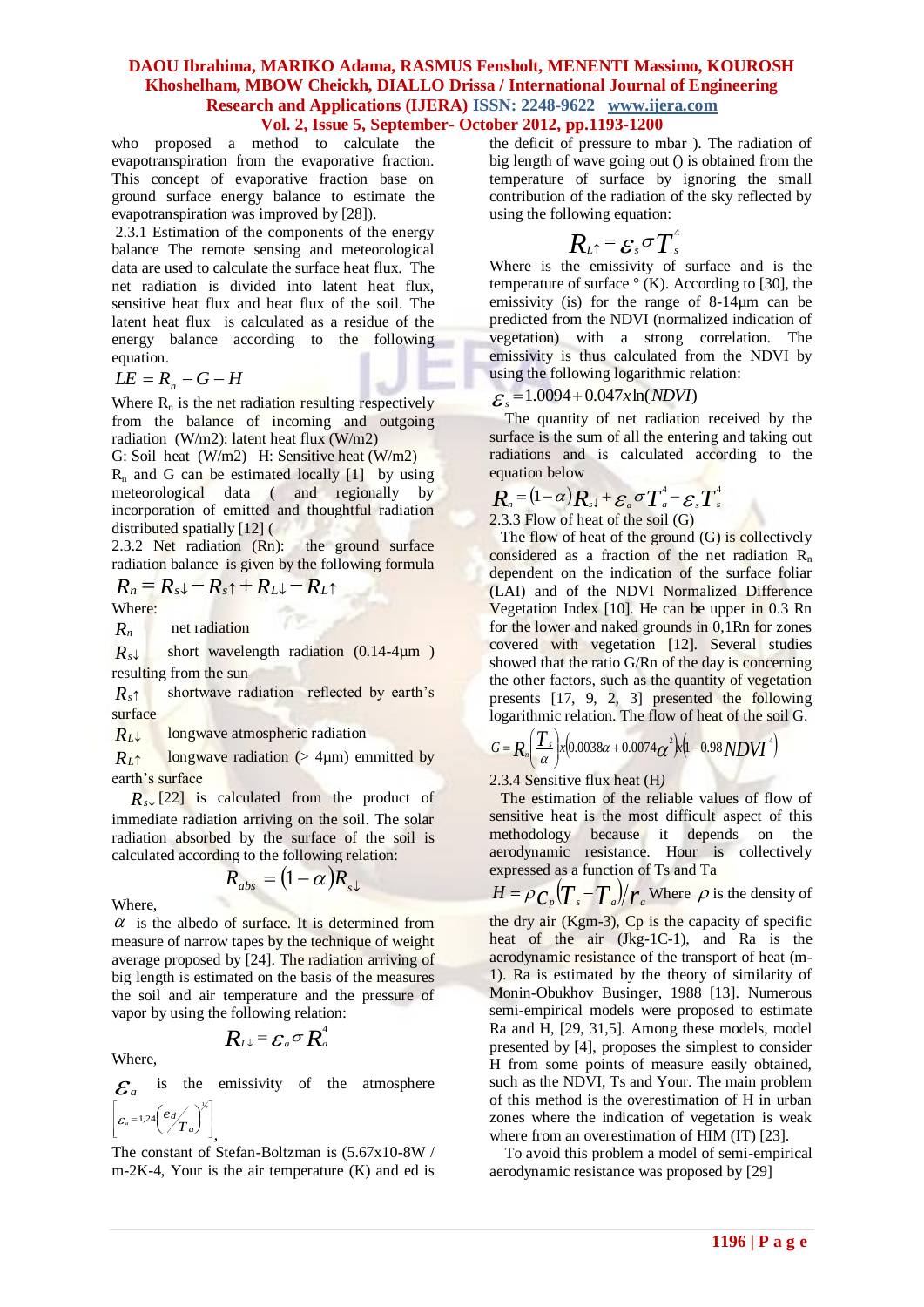$$
r_a = 4.72 \{ \ln (z/z_0) \}^2 / (1 + 0.54u)
$$

# $Z_0$  = exp (0.01021 + 0.1484 (*NIR*/Re *d*))

### **2.4 Estimation of the daily evapotranspiration**

$$
ET = 0.034xEFx_{n,d}
$$

#### **III. Results and Discussions**

| $r_a = 4.72 \{ \ln (z/z_0) \}^2 / (1 + 0.54u)$                                                    |                                                                    | between                                                                                                 | the  |                                                             | values    |                                         | ΟI        | the                           |                          | current              |                |                     |      |
|---------------------------------------------------------------------------------------------------|--------------------------------------------------------------------|---------------------------------------------------------------------------------------------------------|------|-------------------------------------------------------------|-----------|-----------------------------------------|-----------|-------------------------------|--------------------------|----------------------|----------------|---------------------|------|
|                                                                                                   |                                                                    | evapotranspiration and those of the evaporative<br>fraction for 2003s until 2008, when the coefficients |      |                                                             |           |                                         |           |                               |                          |                      |                |                     |      |
| Where z is the height of the wind speed $(m)$ , $z_0$ is                                          |                                                                    | of correlation vary 0.60 (coefficient of correlation                                                    |      |                                                             |           |                                         |           |                               |                          |                      |                |                     |      |
| the length of roughness of surface (m) and u is the<br>wind speed (ms-1).                         |                                                                    | of 2005) in 0.90 (coefficient of correlation of 2008)                                                   |      |                                                             |           |                                         |           |                               |                          |                      |                |                     |      |
| [11, 20] showed that $z_0$ can be estimated from                                                  |                                                                    | (figure 3). As regard to the values of the last two                                                     |      |                                                             |           |                                         |           |                               |                          |                      |                |                     |      |
| indication of vegetation, such as the NDVI and the                                                |                                                                    | years, the values of the coefficients of correlation                                                    |      |                                                             |           |                                         |           |                               |                          |                      |                |                     |      |
| ratio of NIR/R. [9] also connected (bound) $z_0$ (cm)                                             |                                                                    | vary between 0.34 and 0.40, respectively for 2009                                                       |      |                                                             |           |                                         |           |                               |                          |                      |                |                     |      |
| with the NDVI to estimate (esteem) the flows of                                                   |                                                                    | and 2010.                                                                                               |      |                                                             |           |                                         |           |                               |                          |                      |                |                     |      |
| surface at the regional level.[20]<br>used an                                                     |                                                                    | Several studies                                                                                         |      |                                                             | have      |                                         |           | proved that                   |                          | this                 |                |                     |      |
| exponential relation to consider z0 from the ratio                                                |                                                                    | evapotranspiration                                                                                      |      |                                                             |           | estimation                              |           | technique                     |                          | <i>is</i>            |                |                     |      |
| NIR / R                                                                                           |                                                                    | satisfactory                                                                                            |      | with                                                        |           | differences                             |           | in                            |                          | daily                |                |                     |      |
| $_{Z_0}$ = exp(0.01021 + 0.1484 ( <i>NIR</i> /Re <i>d</i> ))                                      |                                                                    | evapotranspiration of less than $1 \text{mm } J^{-1}$ [17].                                             |      |                                                             |           |                                         |           |                               |                          |                      |                |                     |      |
|                                                                                                   |                                                                    | Table 3: values of evapotranspiration measured                                                          |      |                                                             |           |                                         |           |                               |                          |                      |                |                     |      |
| 2.4 Estimation of the daily evapotranspiration<br>of                                              |                                                                    | from AATSR's data from 2003 to 2010                                                                     |      |                                                             |           |                                         |           |                               |                          |                      |                |                     |      |
| method<br>estimation<br>The<br>of<br>the<br>evapotranspiration used here is based on the          |                                                                    |                                                                                                         |      |                                                             |           |                                         |           |                               |                          |                      |                |                     |      |
| concept of the evaporative fraction.<br>This                                                      |                                                                    |                                                                                                         |      |                                                             |           |                                         |           |                               |                          |                      |                |                     |      |
| evaporative fraction is the relationship of the latent                                            | Stations 2003 2004 2005 2006 2007 2008 2009 2010 Moy Min Max Ecart |                                                                                                         |      |                                                             |           |                                         |           |                               |                          |                      |                |                     |      |
| flux of heat on the sum of the latent and sensitive                                               |                                                                    | 3,03                                                                                                    | 2,88 | 3,69                                                        | 2,68      | 2,66                                    |           | 2,86 3,36                     | $3,26$ 3,05              |                      | 2,66 3,69      |                     | 0,36 |
| flows of heat (LE/LE+H). Besides, the product of                                                  |                                                                    | 2,80                                                                                                    | 2,90 | 3,48                                                        | 3,09      | 2,75                                    |           | 2,82 3,15 3,26 3,03 2,75 3,48 |                          |                      |                |                     | 0,26 |
| the evaporative fraction and the daily net radiation                                              | 3                                                                  | 3.32                                                                                                    | 2,67 | 3.37                                                        | 3.23      | 2,62                                    |           | 2,97 3,06                     | 3,43                     | 3,08 2,62 3,43       |                |                     | 0,31 |
| can supply and of the daily evapotranspiration on                                                 |                                                                    | 3.73                                                                                                    | 2,28 | 3,41                                                        |           | 3,08 2,14 2,84 3,13                     |           |                               | 2,84 2,93 2,14 3,73      |                      |                |                     | 0,54 |
| the pond the Indus in Pakistan. Several studies                                                   | 5                                                                  | 2.64                                                                                                    | 2,30 | 3,43                                                        |           | 2,66 2,28 2,98 2,98 3,27 2,82 2,28 3,43 |           |                               |                          |                      |                |                     | 0,42 |
| proved that this technique is reasonable with                                                     | 6                                                                  | 3,38                                                                                                    | 2,65 | 3,05                                                        |           | 2,46 2,50 3,03 3,28                     |           |                               | 3,72                     |                      | 3,01 2,46 3,72 |                     | 0,45 |
| differences of daily evapotranspiration at least of                                               |                                                                    | 2,53                                                                                                    | 1,92 | 2,94                                                        | 2,55 2,73 |                                         | 3,10 2,49 |                               | 3,28                     |                      |                | 2,69 1,92 3,28 0,43 |      |
| $1 \text{mm}$ $J^{\text{-}1}$ [17]. So, the current evapotranspiration is                         | 8                                                                  | 2,84                                                                                                    | 2,11 | 2,66                                                        | 2,82 2,77 |                                         |           | 2,61 3,28                     | 2,77 2,73 2,11 3,28      |                      |                |                     | 0,32 |
| estimated according to the following formula:                                                     | 9                                                                  | 2,03                                                                                                    | 1,99 | 3,12                                                        |           | 2,32 2,47 2,43 2,79                     |           |                               | 2,86                     | 2,50 1,99 3,12       |                |                     | 0,40 |
| $ET = 0.034xEFx R_{nd}$                                                                           | 10                                                                 | 2,83                                                                                                    |      | 2,90 3,19                                                   |           | 2,21 2,30 2,75 2,89                     |           |                               | 3,26                     | $2,79$ $2,21$ $3,26$ |                |                     | 0,37 |
|                                                                                                   | 11                                                                 | 3,34                                                                                                    | 3,12 |                                                             |           |                                         |           |                               |                          |                      |                |                     |      |
| Where EF is the evaporative fraction $(W / m-2)$ ,                                                |                                                                    |                                                                                                         |      |                                                             |           | 3,15 2,31 2,39 2,43 3,17                |           |                               | 3,17 2,88 2,31 3,34 0,43 |                      |                |                     |      |
| Rn, d is the daily net radiation ( $W/m-2$ ), and 0.0345                                          | 12                                                                 | 3,57                                                                                                    |      | 2,94 3,37                                                   |           | 2,49 1,66 2,38 3,07                     |           |                               | 3,22 2,84 1,66 3,57      |                      |                |                     | 0,63 |
| is a factor of correction proposed by [24]. The                                                   | 13                                                                 | 2,86                                                                                                    | 2,73 | 3,06                                                        |           | 2,32 1,31 2,14 3,36 3,27 2,63 1,31 3,36 |           |                               |                          |                      |                |                     | 0,68 |
| evaporative fraction and the daily net radiation                                                  | 14                                                                 | 2,47                                                                                                    | 2,60 | 3,22                                                        |           | 2,89 2,50 2,08 3,08 3,52 2,79 2,08 3,52 |           |                               |                          |                      |                |                     | 0,47 |
| were calculated from the model SEBS (Surface                                                      | 15                                                                 | 2.44                                                                                                    |      | 2,82 3,40 2,28 1,26 2,29 2,59 3,04 2,51 1,26 3,40           |           |                                         |           |                               |                          |                      |                |                     | 0,64 |
| Energy Balance System).                                                                           | 16                                                                 | 2,97                                                                                                    | 2,21 | 3,12                                                        |           | 2,39 1,79 2,78 3,07                     |           |                               | 2,94 2,66 1,79 3,12      |                      |                |                     | 0,48 |
| The 21 pluviometric stations are stacked on the                                                   | 17                                                                 | 3,01                                                                                                    | 2,92 | 3,21                                                        |           | 2,25 2,74 2,11 2,65 2,90 2,72 2,11 3,21 |           |                               |                          |                      |                |                     | 0,38 |
| map obtained from the model SEBS with the aim                                                     | 18                                                                 | 3,26                                                                                                    | 2,42 | 3,76                                                        | 2,43      | 1,91 2,20                               |           | 2,79                          | 3,04                     | 2,73 1,91 3,76       |                |                     | 0,61 |
| of the extraction of the values of pixels. These                                                  | 19                                                                 | 2,56                                                                                                    |      | 2,32 3,17                                                   | 2,64      | 2,07                                    | 1,83 2,74 |                               | 2,98 2,54 1,83 3,17      |                      |                |                     | 0,45 |
| values of 21 stations are used in ArcGIS 9.3 to                                                   | 20                                                                 | 2,69                                                                                                    |      | 2,52 2,88 2,23 1,51 1,77 2,53 2,66 2,35 1,51 2,88 0,48      |           |                                         |           |                               |                          |                      |                |                     |      |
| make the interpolation of the data of the                                                         | 21                                                                 |                                                                                                         |      | 1,99 2,53 2,74 2,61 2,45 2,40 2,74 2,54 2,50 1,99 2,74 0,24 |           |                                         |           |                               |                          |                      |                |                     |      |
| evapotranspiration.                                                                               |                                                                    |                                                                                                         |      |                                                             |           |                                         |           |                               |                          |                      |                |                     |      |
|                                                                                                   |                                                                    |                                                                                                         |      |                                                             |           |                                         |           |                               |                          |                      |                |                     |      |
| <b>III. Results and Discussions</b>                                                               |                                                                    |                                                                                                         | 2003 |                                                             |           |                                         | 2004      |                               |                          |                      |                |                     |      |
| All in all, we worked on more than 100                                                            | 543210                                                             |                                                                                                         |      |                                                             |           | 54321                                   |           |                               |                          |                      |                |                     |      |
| satellite images AATSR of the flat train ENVISAT                                                  |                                                                    |                                                                                                         |      |                                                             |           |                                         |           |                               |                          |                      |                |                     |      |
| of the European Space agency (ESA) to estimate                                                    |                                                                    |                                                                                                         |      |                                                             |           |                                         |           |                               |                          |                      |                |                     |      |
| and map the potential evapotranspiration. The                                                     |                                                                    |                                                                                                         |      |                                                             |           | 0                                       |           |                               |                          |                      |                |                     |      |
| model SEBS (Surface Energy Balance System)                                                        |                                                                    |                                                                                                         |      | 135791135791                                                |           |                                         |           | 13579113519.                  |                          |                      |                |                     |      |
| developed by [15, 18,19,27,28] allowed to obtain                                                  |                                                                    |                                                                                                         |      |                                                             |           |                                         |           |                               |                          |                      |                |                     |      |
| these results. 21 pluviometric stations spatially                                                 |                                                                    |                                                                                                         |      |                                                             |           |                                         |           |                               |                          |                      |                |                     |      |
| distributed on the pouring pond were of use to the                                                |                                                                    |                                                                                                         | 2005 |                                                             |           |                                         | 2006      |                               |                          |                      |                |                     |      |
| extraction of pixels (1Kmx1Km to make the                                                         | 5                                                                  |                                                                                                         |      |                                                             |           |                                         |           |                               |                          |                      |                |                     |      |
| various elaborated calculations and the maps                                                      | 4<br>3                                                             |                                                                                                         |      |                                                             |           | <b>J43210</b>                           |           |                               |                          |                      |                |                     |      |
| relative to this work of cartography of the                                                       | $\overline{2}$                                                     |                                                                                                         |      |                                                             |           |                                         |           |                               |                          |                      |                |                     |      |
| evapotranspiration<br>in<br>sudano-Sahelian                                                       | 1                                                                  |                                                                                                         |      |                                                             |           |                                         |           |                               |                          |                      |                |                     |      |
| environment, south Mali. All the values of the                                                    | 0                                                                  |                                                                                                         |      | <del>.</del>                                                |           |                                         |           | 13579111315171921             |                          |                      |                |                     |      |
| current evapotranspiration for the period of our<br>study (2003-2010) vary between 1 and 3 mm J-1 |                                                                    | 135791135791                                                                                            |      |                                                             |           |                                         |           |                               |                          |                      |                |                     |      |
| picture3). This study shows a very good correlation                                               |                                                                    |                                                                                                         |      |                                                             |           |                                         |           |                               |                          |                      |                |                     |      |
|                                                                                                   |                                                                    |                                                                                                         | 2007 |                                                             |           |                                         | 2008      |                               |                          |                      |                |                     |      |
|                                                                                                   |                                                                    |                                                                                                         |      |                                                             |           |                                         |           |                               |                          |                      |                |                     |      |
|                                                                                                   |                                                                    |                                                                                                         |      |                                                             |           |                                         |           |                               |                          |                      |                |                     |      |
|                                                                                                   |                                                                    |                                                                                                         |      |                                                             |           |                                         |           | $1197$   P a g e              |                          |                      |                |                     |      |

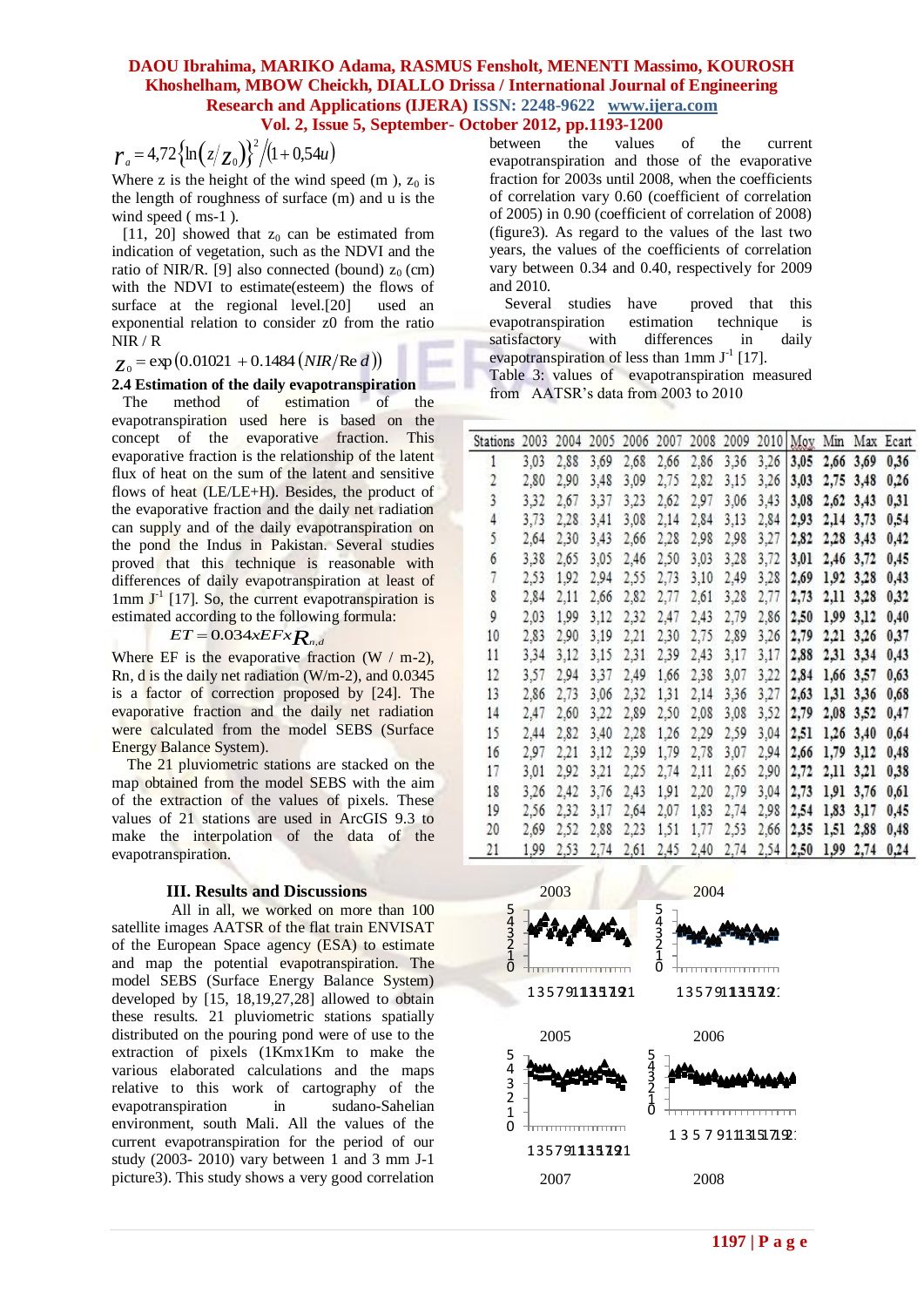# **DAOU Ibrahima, MARIKO Adama, RASMUS Fensholt, MENENTI Massimo, KOUROSH Khoshelham, MBOW Cheickh, DIALLO Drissa / International Journal of Engineering Research and Applications (IJERA) ISSN: 2248-9622 www.ijera.com**









**Figure 4**: Evapotranspiration maps of Kolondièba-Tiendaga basin from AATSR images over the period 2003- 2010.

### **IV Conclusion**

 To day, the use of the conventional approaches in the measurement of the biophysical parameters, particularly evapotranspiration appear more and more limited with to the heterogeneity of the landscapes and it dimensions.

 The methods of remote sensing appear to this effect as complementary (additional) means in these conventional or classic approaches where from their very big use on an international scale.

SEBS model use in in this study, gives a satisfactory results. Indeed, the values of the evapotranspiration found vary between 1 and 3 mm  $/J<sup>-1</sup>$ . It was observed a strong correlation between the evaporative fraction and the evapotranspiration is  $R^2$  upper in 0.60) for 2003s in 2008. While this coefficient is  $(R^2$  lower than 0.50) for 2009s and 2010 (respectively, 0.34 and 0.04).

In the context of sustainable management of water resources, it is necessary to compare these results to those collected on ground.

### **Acknowledgments**

 Many thanks to DANIDA for the financial support of this study within the framework of the project WANSEC (West African Network for Studies Environment Changes). Our thanks also address to the European Space agency (ESA) for its technical support within the framework of the project TIGER II.

We thank the Water and Environment Unit of the DER of Geology of the ENI-ABT of Bamako (Mali) for having sheltered this work.

We are finally grateful to the IRD through the RIPIECSA project for their support to the outcome of this work.

### **Bibliography**

- [1] Allen, R., Pereira, L., Raes, D., Smith, M., 1998. Crop evapotranspiration guidelines for computing crop water requirements. FAO. Irrigation and Drainage Paper, 56. FAO, Rome.
- [2] Bastiaanssen, W.G.M., 2000. SEBAL based sensible and latent heat flux in the irrigated Gediz Basin, Turkey. Journal of hydrology, 229, pp. 87-100
- [3] Bastiaanssen, W.G.M., Menenti, M., Fedds, R.A. and Holtslag, A. A. M., 1998 A remote sensing surface energy balance algorithm for Land (SEBAL)-1. Formulation. Journal of hydrology, 212/213, pp. 198-212
- [4] Businger, J.A. 1988. In note one the Businger Dyer profile. Boundary-Layer Meteorological, 42: 145 151.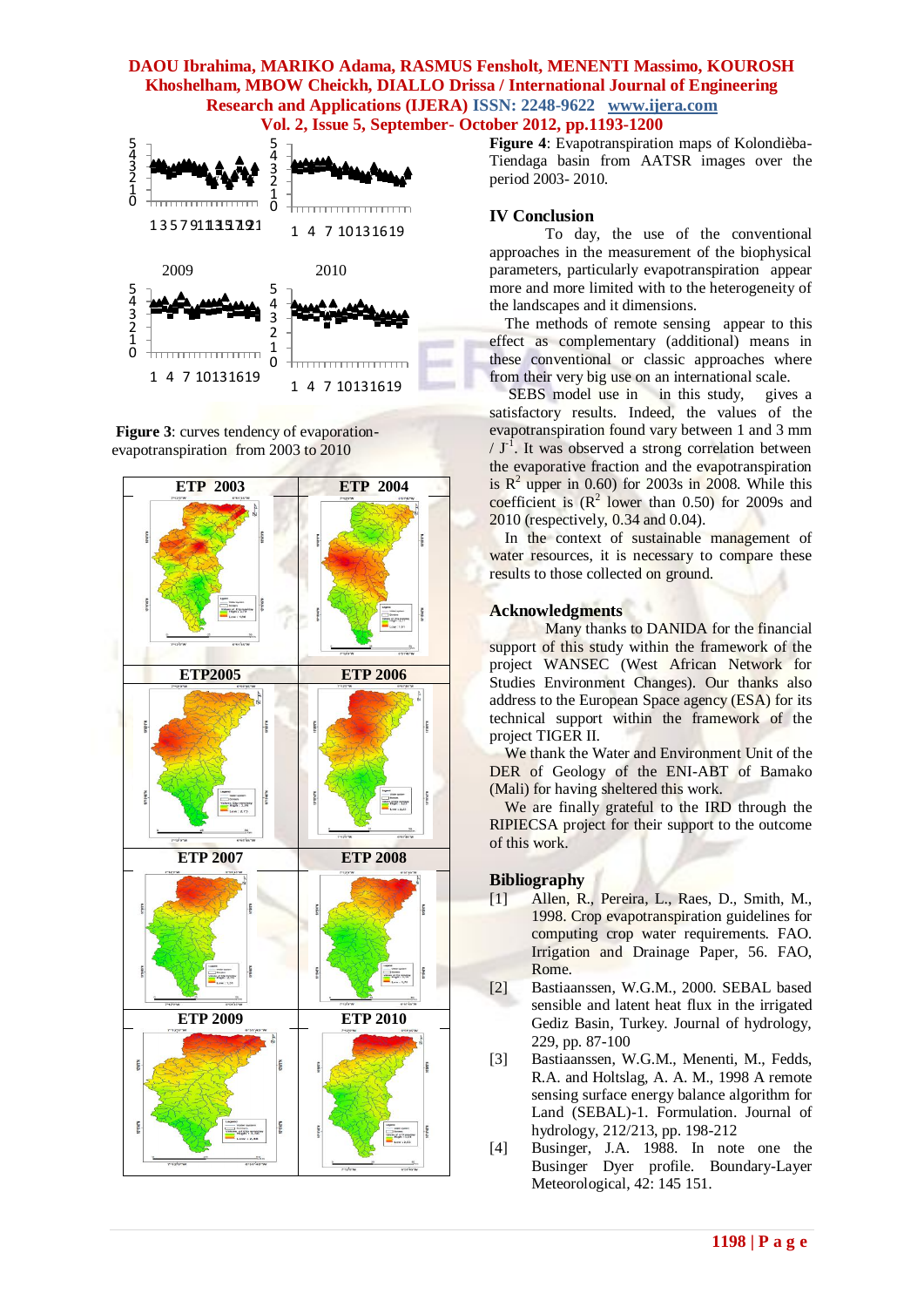# **DAOU Ibrahima, MARIKO Adama, RASMUS Fensholt, MENENTI Massimo, KOUROSH Khoshelham, MBOW Cheickh, DIALLO Drissa / International Journal of Engineering Research and Applications (IJERA) ISSN: 2248-9622 www.ijera.com**

- **Vol. 2, Issue 5, September- October 2012, pp.1193-1200**
- [5] Carlson, T. N., Capehart, W.J., and Gillies, R.R., 1995. In new look at the simplified method for remote sensing daily evapotranspiration. Remote sensing of Environment. 54, 2, pp. 161-167.
- [6] Chen, D., Gao, G., Yu, C. Y., Guo, J., Ren, G., 2005. Comparison of the thornthwaite method and piece dated with the standard Penman-Monteith estimates of references evapotranspiration in Mocked (Hunted for antiques). Climate Research, 28, pp. 123-132
- [7] Courault, D., Seguin, B., Olioso, Has. 2005. Review one estimation evapotranspiration from remote sensing dated: from empirical to numerical modeling approaches. SPRINGER. Irrigation and system Drainage, 19 pp. 223-249.
- [8] French Has. N., Schmugge, T. J., kustas, W. P., Brubaker, K. L., and Prueger, J., 2003. Energy surface fluxes to EL Reno Oklahoma, using high resolution remotely sensed dated. Water resources research 39 (6 ), 1164.
- [9] Gao, W., Coulter, R. L., Lesht, B. Mr., Who, J., Wesley, Mr L., 1998. Estimating clearsky regional surface flux in the southern great pity atmospheric radiation measurement with ground measurement and site satellites observations. Newspaper of Applied Meteorology, 37, pp. 5-22.
- [10] Gowda, H.P., Chavez, L. J., Calaizzi, D. P., Evett, R. S., Howell, T. In. Tolk, In. J., 2007. AND mapping for agricultural water management: Present status and Challenges. Springer Verlag, Irrigation Science, 26, pp. 223-237.
- [11] Hatfield, J. L., 1988. Wide scale evapotranspiration from remotely sensed temperature surface in proceedings: schedule now for irrigation and drainage, Been born Lincoln, 18-21 July, American Society of civilian Engineers (ASCE). New York, pp. P205-P509.
- [12] Jackson D.R., Susan M.M ., Gay L.W., and Raymond L.H ., 1987. Evaluating evaporation from field crops using radiometry and ground-based meteorogical airborder dated. Irrigation Science. 8, 2, pp. 81-90.
- [13] Jacob, F., Oliosio, Has. Gu, X., Known, Z., and Seguin, B., 2002a. Mapping surfaces flux using airborder, visible, to near infrared, thermal infrared remote sensing and has spatialized surface energy balance model. Agronomy, 22, 669-680.
- [14] Jacob, F., Schmugge, T., Ogawa, K.A. F., and Ritchie, J., 2002b. The potentialities of ASTER to retrieve radiative properties over semi arid regions. In J. Sobrino (Ed), First

International Symposium one recent advances in quantitative remote sensing, pp. 913-920.

- [15] Jia, L., Known, Z., Van den Hurk, B., Menenti, Mr., Moene, Has. Of Bruin H. ACKNOWLEDGEMENT OF RECEIPT, Yrissary, J.J. B., Ibanez, Mr., and Cuesta, Has. 2003. Estimation of sensitive heat using the flow (flows) Surfaces Energy Balance System (SEBS) and aster measurements. Physics Chemistry of the Earth, 28 (1-3), 75- 88.
- [16] Kustas, W. P., and Norman, J. Mr., 1999. Reply to comments about the BASIC equations of two-tier vegetation-atmosphere transfer models source (spring). Agricultural and Forest Meteorology, 94, 275-278.
- [17] Kustas, W.P. Perry, E.M., Doraiswamy, and Moran, Mr S., 1994. Using satellite remote sensing dated to extrapolate evapotranspiration estimates in time and strange to semi arid Rangeland basin. Remote sensing Environment. 49, pp. 275- 286.
- [18] Menenti, M., Choudhury, B. J., 1993. Parameterization of land surface evapotranspiration using a location dependent potential evapotranspiration and surface temperature range. In: Boll, A.J. et al., (eds).Proceedings of exchange of processes of land surface for the range of space and time scales. IAHS Publ 212, pp. 561-568.
- [19] Menenti, M., Jial, L., Su, Z., 2003. On SEBI-SEBS validation in France, Italy, Spain, USA, and China. In: Co-chair Allen, R. G., Bastiaanssen, W., (eds) Proceedings of the workshop on use of remote sensing of crop evapotranspiration for large regions. International Commission on Irrigation and Drainage (ICID). Montpellier.
- [20] Moran, M. S., 1990. A satellite based approach for evaluation of the spatial distribution of evapotranspiration from agricultural lands (dissertation abstract). Ph Ddissertation, University of Arizona, Tuscan.
- [21] Norman. J. M., Kustas, W. P., Humes, K. S., 1995. A two- sources approach for estimating soil and vegetation energy fluxes from observation of directional radiometric surface temperature. Agric for Meteorological 77, 263-293.
- [22] Parodi, G. N., 2000. AHVRR Hydrogical Analysis System, Algorithms and theory-Version 1.0. International Institute for Aerospace and Earth Science (ITC), Wageningen, the Netherlands.